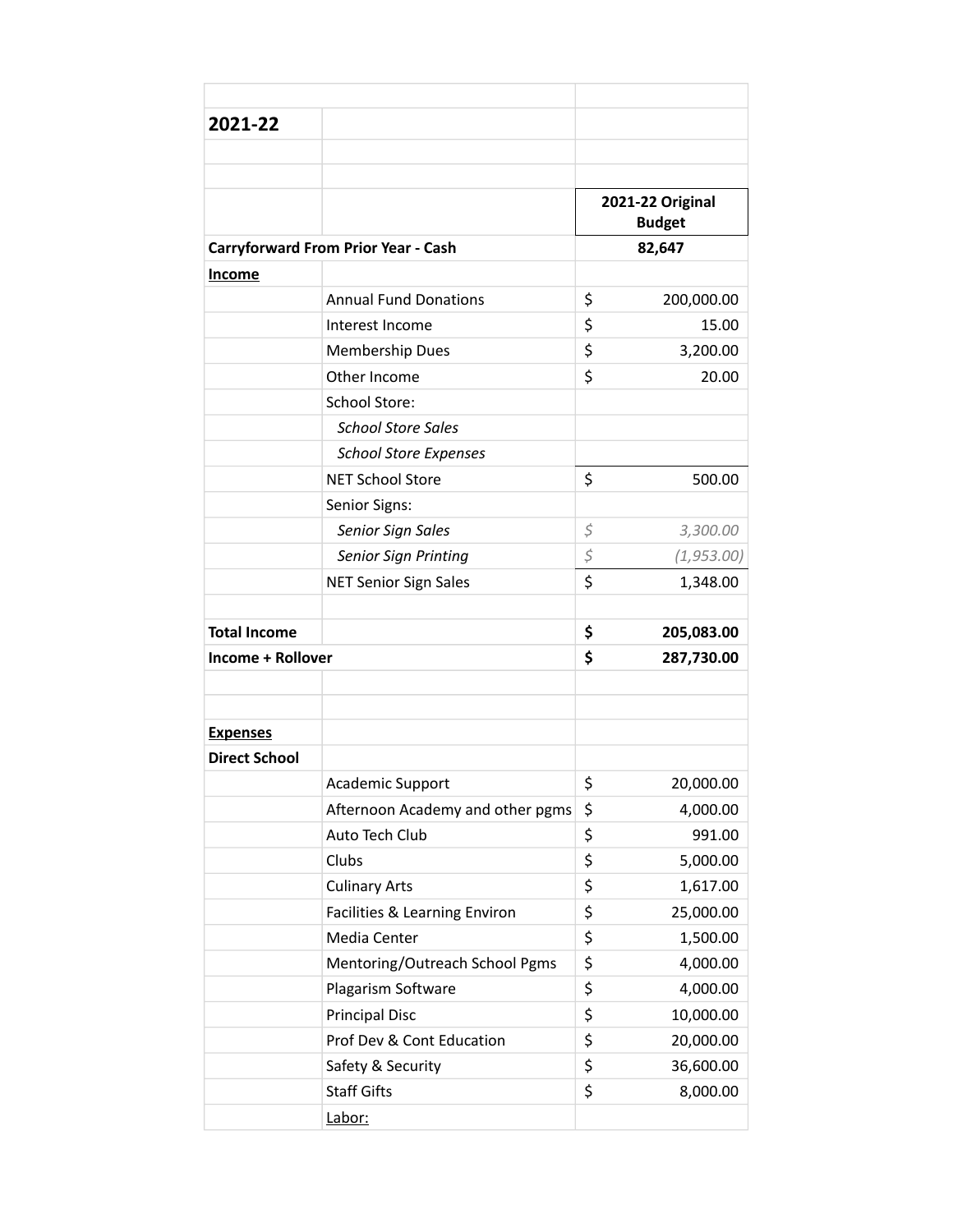|                                      | Clubs Labor                              | \$<br>1,000.00   |
|--------------------------------------|------------------------------------------|------------------|
|                                      | Exam Blitz Labor                         | \$<br>1,000.00   |
|                                      | Facilities and Landscaping Labor         | \$<br>5,000.00   |
|                                      | Other Misc Labor                         | \$<br>1,000.00   |
|                                      | Sub coverage Labor                       | \$<br>1,000.00   |
|                                      | Summer suport Labor                      | \$<br>8,000.00   |
|                                      | <b>Writing Support Labor</b>             | \$<br>1,500.00   |
|                                      | <b>TOTAL Staff Labor</b>                 | \$<br>18,500.00  |
|                                      | <b>Staff Sunshine Fund</b>               | \$<br>1,038.00   |
|                                      | <b>Student Grants &amp; Scholarships</b> | \$<br>1,000.00   |
|                                      | <b>Student Support</b>                   | \$<br>5,000.00   |
|                                      | <b>Teacher Supplies</b>                  | \$<br>18,000.00  |
|                                      | Technology                               | \$<br>5,000.00   |
| <b>Total Direct School</b>           |                                          | \$<br>189,246.00 |
|                                      |                                          |                  |
| <b>Staff &amp; School Committees</b> |                                          |                  |
|                                      | Beautification                           | \$<br>13,500.00  |
|                                      | <b>Bulletin Boards/Signs</b>             | \$<br>150.00     |
|                                      | Front Office / Admin Staff               | \$<br>500.00     |
|                                      | <b>Guidance Support</b>                  | \$<br>2,100.00   |
|                                      | <b>Health Room</b>                       | \$<br>1,000.00   |
|                                      | <b>Staff Appreciation</b>                | \$<br>8,000.00   |
|                                      | <b>Staff BTS Bags</b>                    | \$<br>1,500.00   |
|                                      | <b>Staff Luncheons</b>                   | \$<br>5,500.00   |
|                                      | <b>Staff Meetings</b>                    | \$<br>750.00     |
|                                      | <b>Staff Recognition</b>                 | \$<br>500.00     |
| <b>Total Staff &amp; School</b>      |                                          | \$<br>33,500.00  |
|                                      |                                          |                  |
|                                      | <b>Student &amp; Parent Committees</b>   |                  |
|                                      | 9th Grade Events                         | \$<br>1,500.00   |
|                                      | 10th Grade Events                        | \$<br>1,500.00   |
|                                      | 11th Grade Events                        | \$<br>1,500.00   |
|                                      | College & Career Center (C3)             | \$<br>1,000.00   |
|                                      | Hospitality                              | \$<br>2,000.00   |
|                                      | Open Campus Night                        | \$<br>500.00     |
|                                      | Outreach/Inreach Committee               | \$<br>20,000.00  |
|                                      | Prospective Parents & Tours              | \$<br>1,500.00   |
|                                      | Senior/12th Grade Events                 | \$<br>2,000.00   |
|                                      | <b>Student Performance Incentives</b>    | \$<br>2,500.00   |
|                                      | <b>Writing Center</b>                    | \$<br>500.00     |